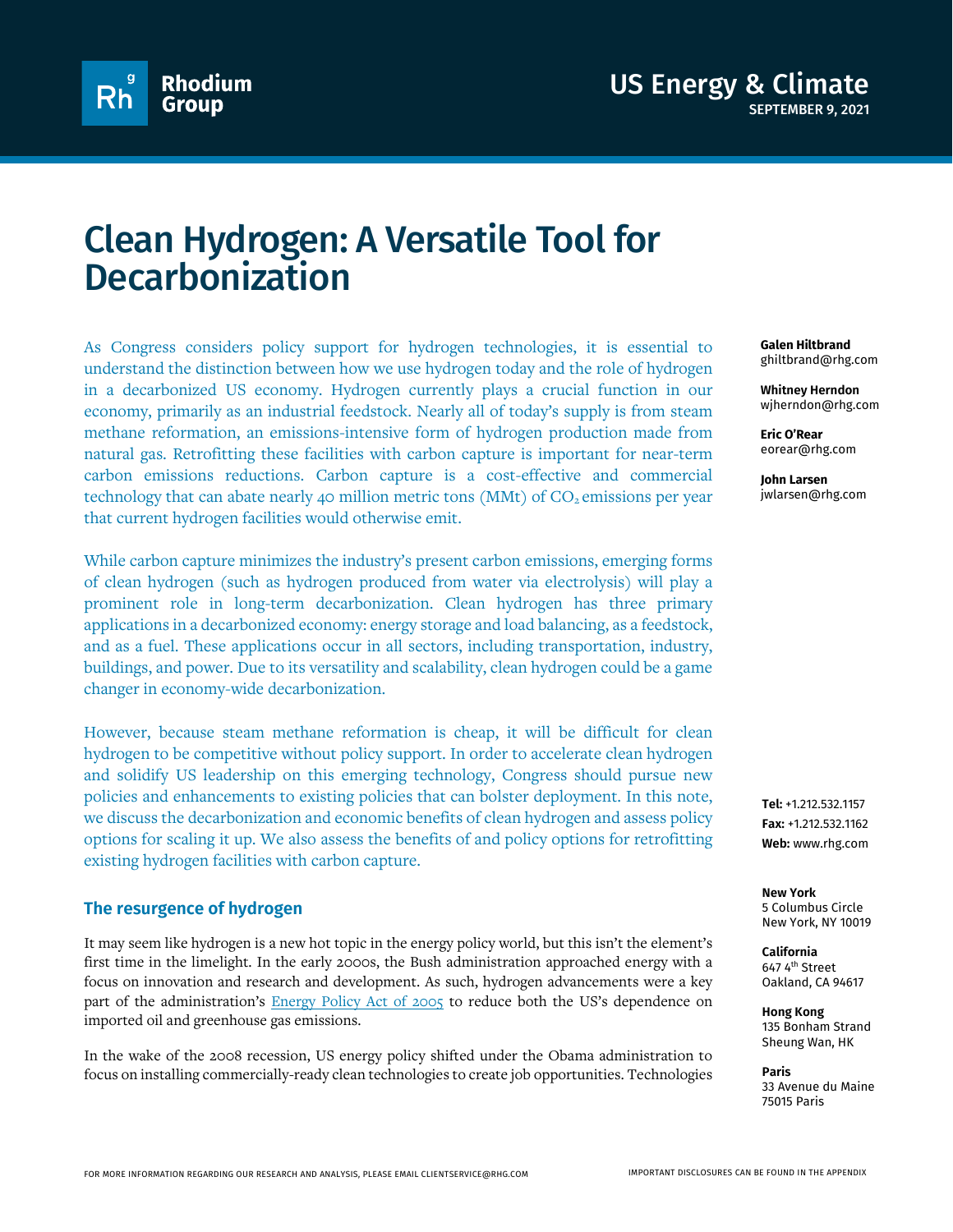like renewables and efficiency came to the forefront, and emerging technologies, such as hydrogen, took a back seat.

Today, it's recognized that [a hybrid approach](https://www.nap.edu/read/25932/chapter/1) to energy policy is necessary to reach climate targets the US needs both rapid deployment of mature, clean technologies and continued innovation in new technologies. So, alongside growing climate concerns and technological advancements, the topic of hydrogen has made a resurgence in energy policy conversations in recent years, especially because of its versatility. Hydrogen already plays a crucial role in our economy as an industrial feedstock. It also has the potential to be a carbon-free fuel, feedstock, and energy storage technology to help balance a net-zero energy system. Due to its versatility, practically all sectors can use hydrogen, including transportation, industry, buildings, and power. As a result, it provides a broader range of options when looking into our decarbonization toolkit.

To keep track of the numerous methods of hydrogen production, the dominant practice is to assign each strategy to a corresponding color. We believe this multicolored scheme is an oversimplification of the technologies and ultimately undercuts attempts to be technology-neutral. In reality, hydrogen production strategies (and the associated emissions) are more of a gradient than distinct colors. We believe society should eventually transition away from color-coding hydrogen; however, we sparingly use the various colors to better align our work with today's broader conversation.

In this note, we primarily discuss three types of hydrogen production, commonly known as gray, blue, and green hydrogen. Gray hydrogen is the nickname for traditional hydrogen production via steam methane reformation (SMR), a process where hydrogen is produced from natural gas without any climate controls. Though it's the dirtiest form of hydrogen production, it's been around for nearly a century, making it the most widespread and cheapest form of hydrogen production. This note focuses on two types of hydrogen production that are referred to as "clean" hydrogen—blue and green. Blue hydrogen uses the same SMR process with the addition of carbon capture technology. Finally, green hydrogen is an emerging technology that separates hydrogen from water molecules via electrolysis. As long as zero-emissions electricity is the power source, green hydrogen results in no direct emissions and is one of the cleanest forms of production. It's also currently 3 to 5 times more expensive than blue or gray hydrogen production (Figure 1).

#### FIGURE 1







Source: Citi Research, Center on Global Energy Policy at Columbia University SIPA, Rhodium Group analysis. Note: the SMR + carbon capture cost<br>estimates above reflect retrofitting an SMR hydrogen plant to capture about 90% are for a polymer electrolyte membrane (PEM) hydrogen plant powered by renewable energy.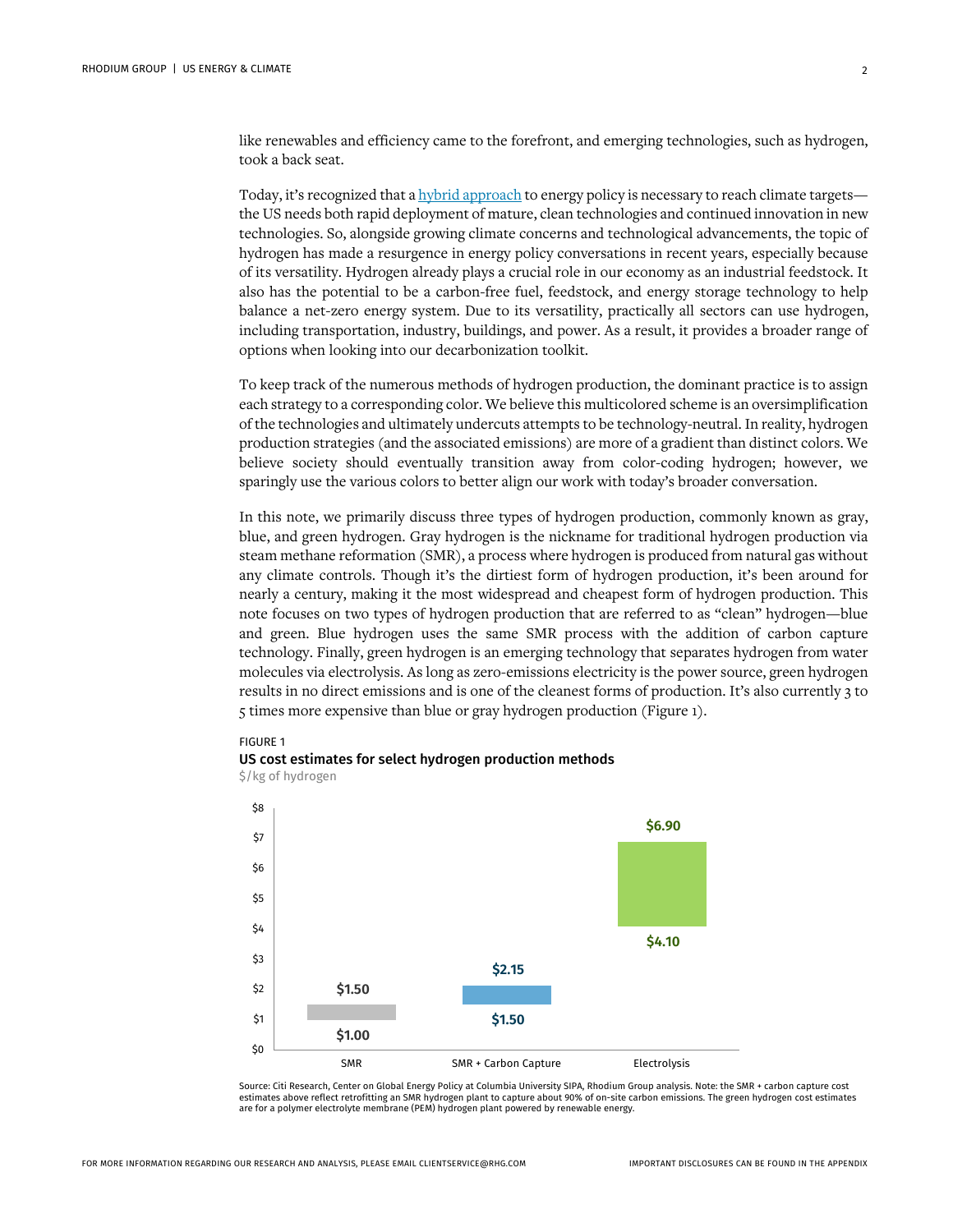We emphasize SMR retrofits and electrolysis as clean hydrogen options because they are receiving the most attention in the US context. It's important to note that other clean hydrogen production methods can play a role in a decarbonized US economy as well. Two examples are autothermal reforming (ATR) and biomass gasification, both coupled with carbon capture. Similar to SMR, ATR also uses natural gas to produce hydrogen; however, it allows for a higher carbon capture rate [\(98%](https://pubs.rsc.org/en/content/articlelanding/2020/se/d0se00222d)  [or more\)](https://pubs.rsc.org/en/content/articlelanding/2020/se/d0se00222d) at a lower cost. But the technology is not yet commercial in the US. Moreover, hydrogen produced via [biomass gasification](https://www.iea.org/articles/etp-clean-energy-technology-guide) can result in negative emissions if the carbon is captured and stored. Yet, this is a nascent technology and will have to compete with other demands for biomass in a low-carbon energy system.

## **Carbon capture: the near-term decarbonization opportunity**

In today's economy, hydrogen is an essential feedstock for numerous industries, including refineries, fertilizer production, metal treatment, and petrochemicals such as plastics. Given its value across our economy, hydrogen production (and its associated emissions) will not be coming to a screeching halt in the next decade. Currently, SMR accounts for nearly all of the 10 million metric tons (MMt) of hydrogen produced in the US annually. These facilities contribute [about](https://ghgdata.epa.gov/ghgp/main.do) 44 MMt of  $CO<sub>2</sub>$  emissions per year, or about 3% of [annual emissions](https://rhg.com/research/preliminary-us-emissions-2020/) from US industry.

SMR has two streams of carbon emissions: process emissions, a byproduct of hydrogen production, and combustion emissions from burning fuel. If carbon capture is applied to both the process and combustion emissions, it can capture almost all on-site carbon emissions. Though capturing nearly all of the facilities' emissions is technically feasible with current carbon capture technology, the economics vary for the percent capture on a facility-by-facility basis. If carbon capture technology is added to existing SMR facilities assuming a 90% capture rate, it will capture nearly 40 MMt of CO2 emissions per year.

Since the technological processes are distinct, replacing SMR production with green hydrogen would require a complete overhaul of the facilities at inhibitive capital costs for at least the next decade. In contrast, carbon capture is a commercial technology that can be used to retrofit existing structures, making it the most economical and efficient way to achieve meaningful reductions in carbon emissions from current hydrogen production.

Though carbon capture retrofits will capture nearly all on-site carbon emissions from traditional hydrogen production, it does not account for the upstream methane emissions associated with natural gas production. Fortunately, [the technology and policy mechanisms](https://www.catf.us/resource/reducing-methane-from-oil-and-gas/) exist today to address upstream methane emissions in a low-cost manner. To successfully achieve a net-zero emissions economy, the US must include these mechanisms in policies supporting carbon capture retrofits to account for upstream emissions.

#### Carbon capture retrofit jobs

In addition to near-term climate benefits, carbon capture also has economic benefits. We estimate that, on average, 543 jobs are associated with retrofitting a typical gray hydrogen facility with carbon capture (Figure 2, left). This total includes 306 jobs to install and operate the retrofit technology and 237 jobs from the required supply chain.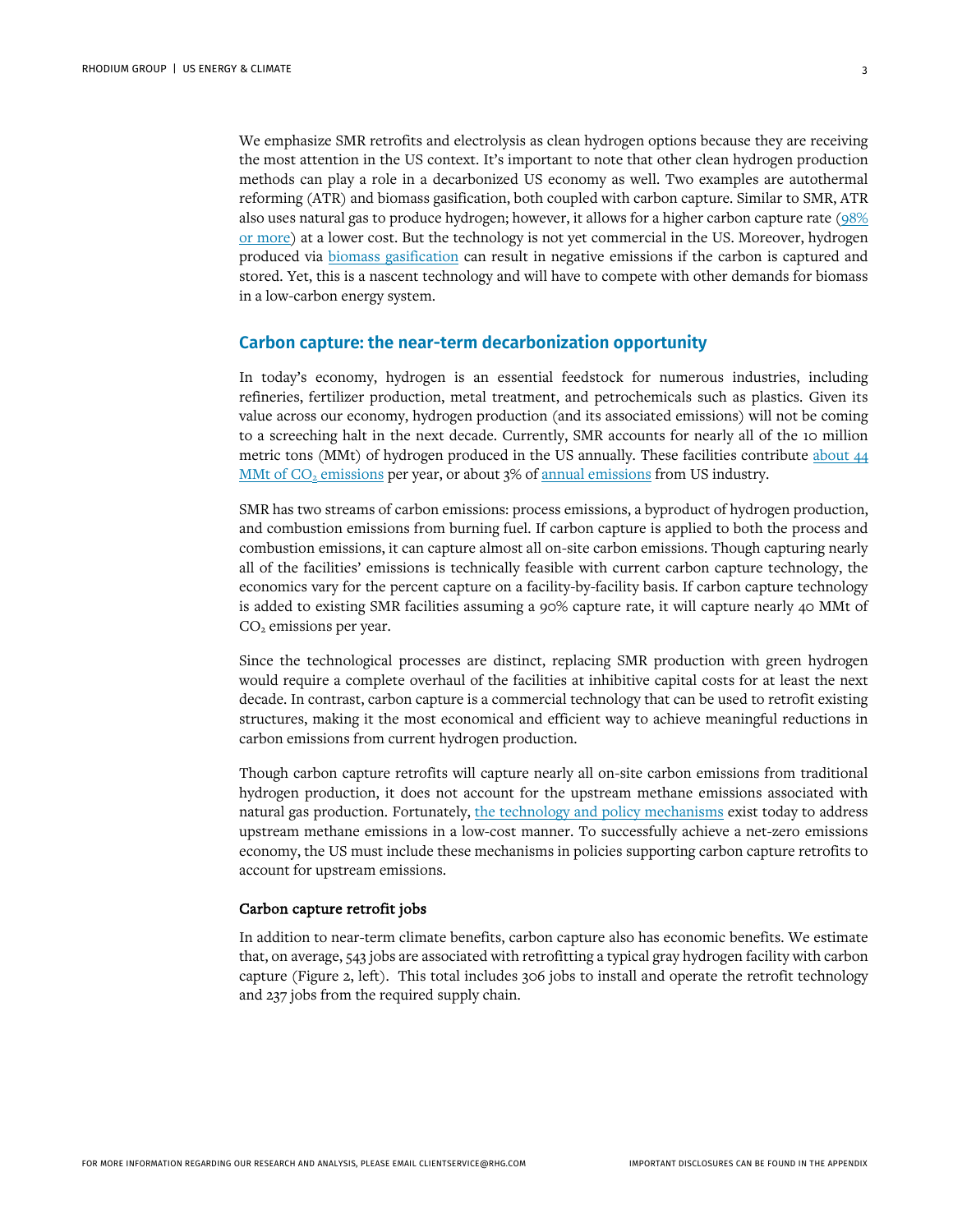FIGURE 2

Average jobs associated with a carbon capture retrofit Total jobs (left), Jobs by type (right) 600 **543 123** Materials & Equipment500 **237** Construction & Engineering **156** 400 Supplier Jobs  $Retrofit$ Investment 300 Supplier Investment **208** Jobs Retrofit Investment O&M Jobs and O&M Jobs 200 O&M **27 306** 100 Supplier O&M **29** 0 0 100 200 300 Total Jobs

Source: Rhodium Group analysis, IMPLAN. Note: These employment estimates only include jobs associated with adding carbon capture technology to a hydrogen facility. They do not include jobs maintained by continuing to operate a hydrogen production facility.

Of these jobs, 487 are associated with the retrofit investment, including the necessary materials, equipment, construction, and engineering (Figure 2, right). There are also 56 ongoing jobs associated with the operations and maintenance (O&M) of the carbon capture technology (Figure 2, right).

Carbon capture retrofits will occur in communities where there are existing SMR facilities. Retrofitting all SMR facilities in the US with carbon capture would produce approximately 50,000 jobs. Much of this opportunity is in the Gulf Coast, with significant opportunities in the Midwest and California as well.

## **Clean hydrogen: the long-term decarbonization tool**

It's important to distinguish between the role hydrogen currently plays in the US economy and the potential demand for clean hydrogen as a fuel and feedstock in a decarbonized energy system. Though it's logical from an infrastructure and economic perspective to retrofit current hydrogen facilities with carbon capture (blue hydrogen), it will likely be other clean hydrogen forms (including green hydrogen) that step in as widespread decarbonization tools. In this section, we first discuss why we think clean hydrogen will play an important role in a decarbonized US economy, and then assess its long-term benefits.

#### Making the case for clean hydrogen

Clean hydrogen has three main roles to fill in a decarbonized US energy system—1) energy storage and balancing, 2) as a feedstock, and 3) as a fuel. Other technologies can fulfill these roles, but the versatility and scalability of clean hydrogen make it a game-changer when it comes to systemic decarbonization.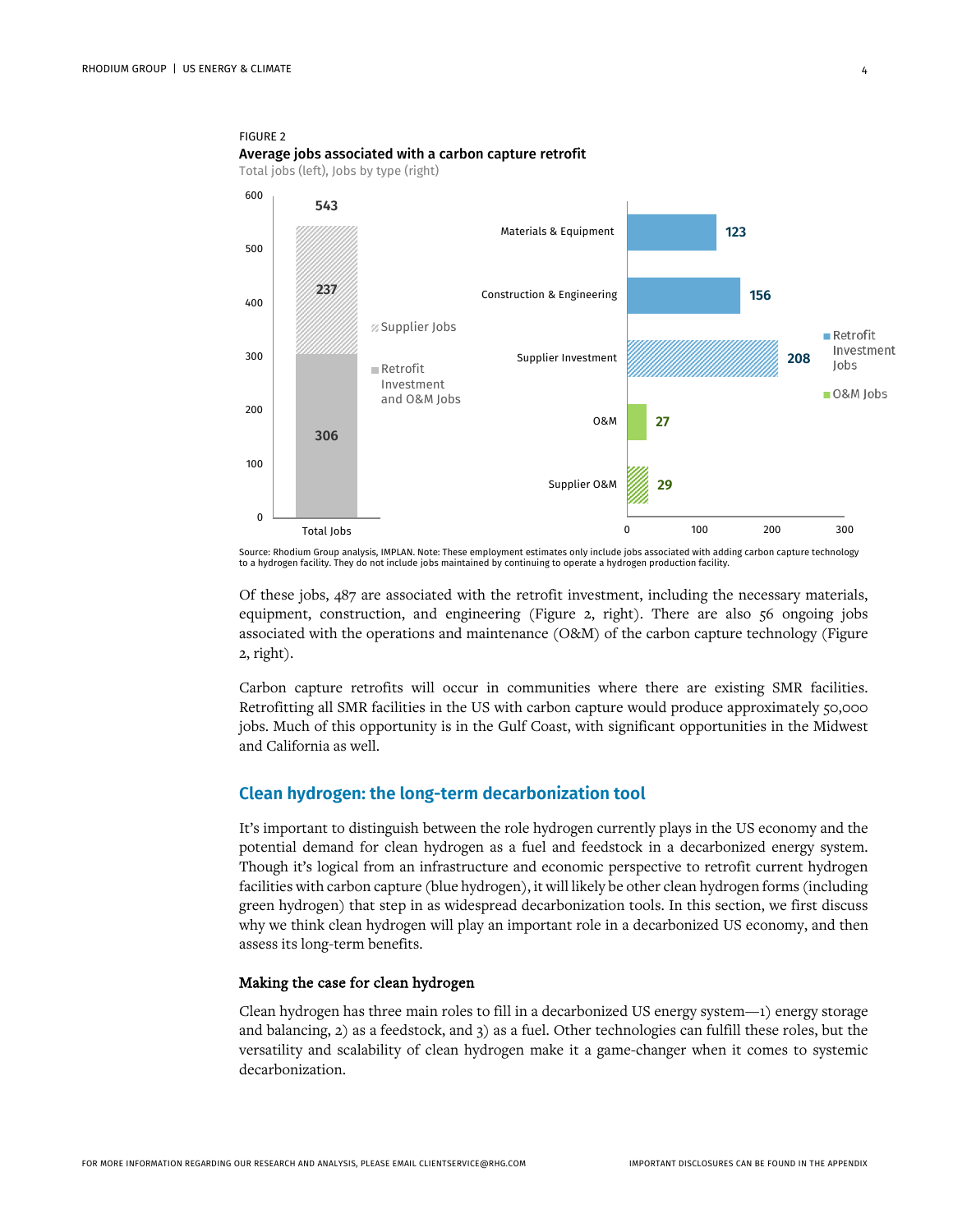*Energy storage and balancing:* [Studies](https://www.sciencedirect.com/science/article/abs/pii/S2666278721000271) show a wind and solar dominated electricity system will prevail as a mechanism for economy-wide decarbonization. As the share of renewables on the grid continues to increase, hydrogen is one of the few technologies that can help balance the electricity system year-round. During times with high wind and solar supplies, excess renewable energy can produce green hydrogen for long-term energy storage. When renewable supplies are low, the stored hydrogen can provide a clean energy source to meet demand.

*Hydrogen as a feedstock:* Alongside energy storage and balancing, hydrogen can be used as a feedstock and fuel in other hard to abate sectors. Namely, hydrogen is a key feedstock needed to produce electrofuels—clean, electricity-derived, drop-in hydrocarbon fuels. In [previous work,](https://rhg.com/research/closing-the-transportation-emissions-gap-with-clean-fuels/) we've shown electrofuels are a subset of the clean transportation fuels necessary to achieve net-zero emissions by midcentury. In a low-carbon economy, clean hydrogen will also be an essential feedstock for major industrial processes, including the production of chemicals, iron, and steel.

*Hydrogen as a fuel:* As a fuel, hydrogen can be used in fuel cells in the transportation sector for medium to heavy-duty vehicles and shipping, which have limited decarbonization options. Hydrogen is also one of the few low-carbon ways to provide the high-temperature heat required for industrial processes such as cement and chemical manufacturing. When using hydrogen, the combustion process can produce nitrogen oxide pollutants (NOx). The impact of these pollutants on local communities needs to be factored into decision-making and evaluations of the environmental and climate trade-offs of decarbonization plans. Specifically, NOx pollution impacts can be mitigated with policy support and existin[g technological processes](https://www.thechemicalengineer.com/features/hydrogen-the-burning-question/) to control the amount of NOx produced.

Across the energy system, hydrogen has a pivotal role to play. We've covered the big use-cases for hydrogen here and have summarize their roles over the next few decades as well as the timing of the current hydrogen technologies in Figure 3. Note there are many more places where this element can plug in to help solve the enormous challenge at hand. Depending on the emissions reduction path we head down, a [recent decarbonization study](https://www.nap.edu/read/25932/chapter/1) showed that the US will need on the order of 56 to 133 MMt of clean hydrogen by mid-century—roughly 5 to 15 times the amount of current hydrogen production in the US.



#### FIGURE 3 Major hydrogen use cases and technologies

Source: Rhodium Group analysis

## The benefits of clean hydrogen in the long run

Scaling up US hydrogen production to meet the decarbonization challenge won't be an easy feat. As we said previously, the central role for blue hydrogen will be in retrofitting existing hydrogen production facilities with carbon capture. From there, new blue hydrogen facilities that use autothermal reformation (ATR) with carbon capture will be useful until other forms of clean hydrogen are economic and at scale, as it can play the same role as feedstock or fuel. Green hydrogen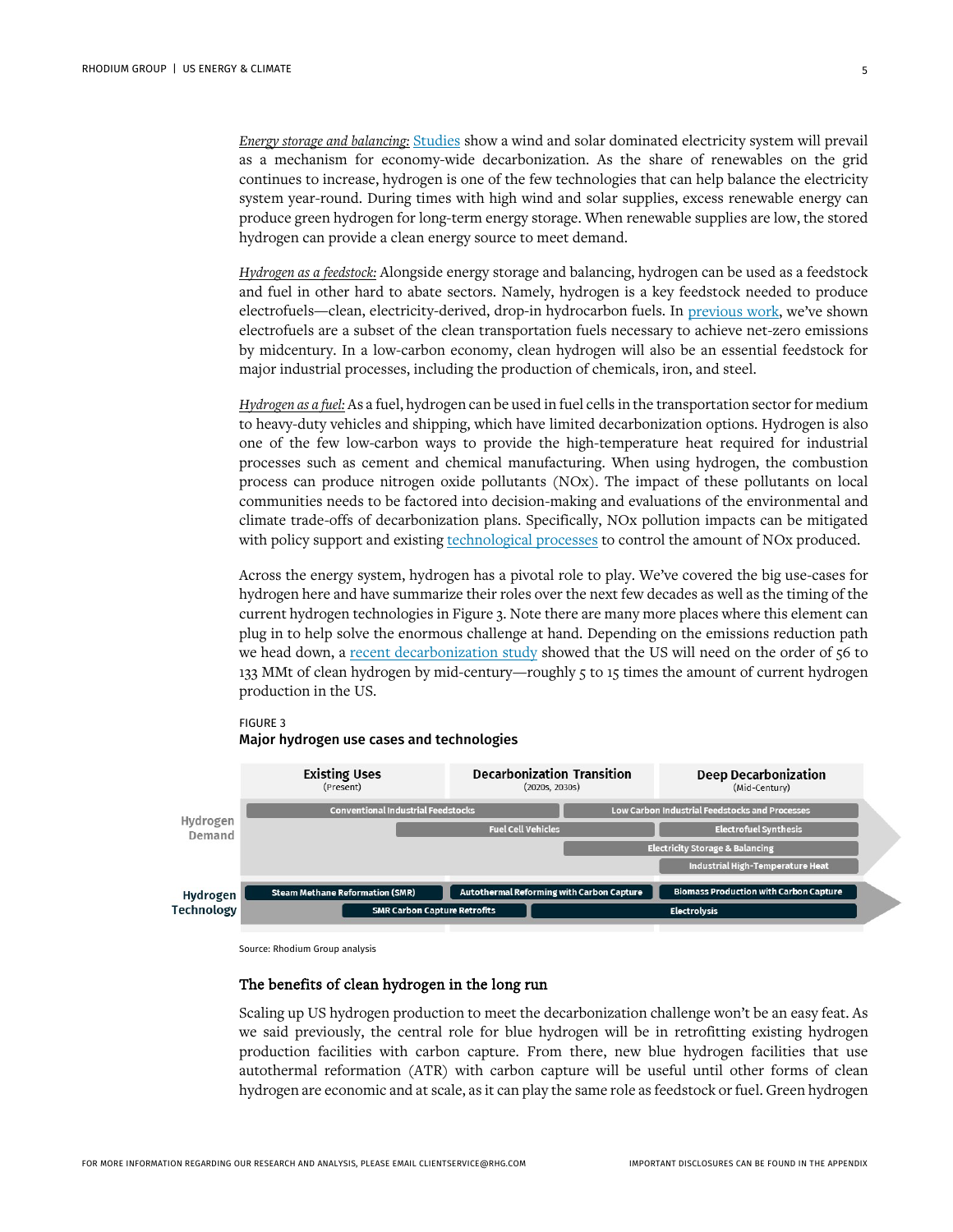is a group of technologies that use electricity to produce hydrogen from water via electrolysis. This use of electricity gives green hydrogen a unique advantage that enables its role in electricity storage and balancing in a decarbonized energy system, which is heavily dependent on a high-renewable electric grid. Additionally, green hydrogen has the potential to have one of the lowest carbon footprints out of the different types of hydrogen production (besides biomass production, which can be net-negative) assuming all the electricity used is from renewables, because there are no upstream methane considerations as there are with blue hydrogen. However, policy support is necessary to dramatically reduce the cost of green hydrogen.

Note that some express concerns that green hydrogen would be diverting renewable energy from the power sector. This is a small-scale and near-sighted concern that will ease in the long term when hydrogen is used as an electricity storage and balancing resource. Nevertheless, as the US decarbonizes, we will consistently fac[e complex trade-offs](https://www.sciencedirect.com/science/article/abs/pii/S2666278721000271) involving near-term and long-term goals as well as temporary environmental and climate trade-offs. This is a challenge we face for all emerging decarbonization technologies and solutions, especially when it comes to emerging clean technologies like hydrogen. As mentioned previously, the current focus should be deployment of these technologies, irrespective of the application. The US will need to take risks and make compromises now to have the toolset necessary to decarbonize by mid-century.

#### Green hydrogen jobs

FIGURE 4

Like carbon capture retrofits, green hydrogen has significant economic benefits. We estimate that the average number of jobs associated with one 50 MW green hydrogen plant is 388 jobs (Figure 4, left). This total includes 223 jobs stemming from the supply chain required to build and operate the facility.



#### Average jobs associated with a 50 MW green hydrogen plant

Total jobs (left), Jobs by type (right)

Source: Rhodium Group analysis, IMPLAN. Note: For this analysis, we used the median costs and performance estimates of a polymer electrolyte membrane (PEM) hydrogen plant. PEM is one of the leading electrolyzer technologies that looks promising for large-scale deployment.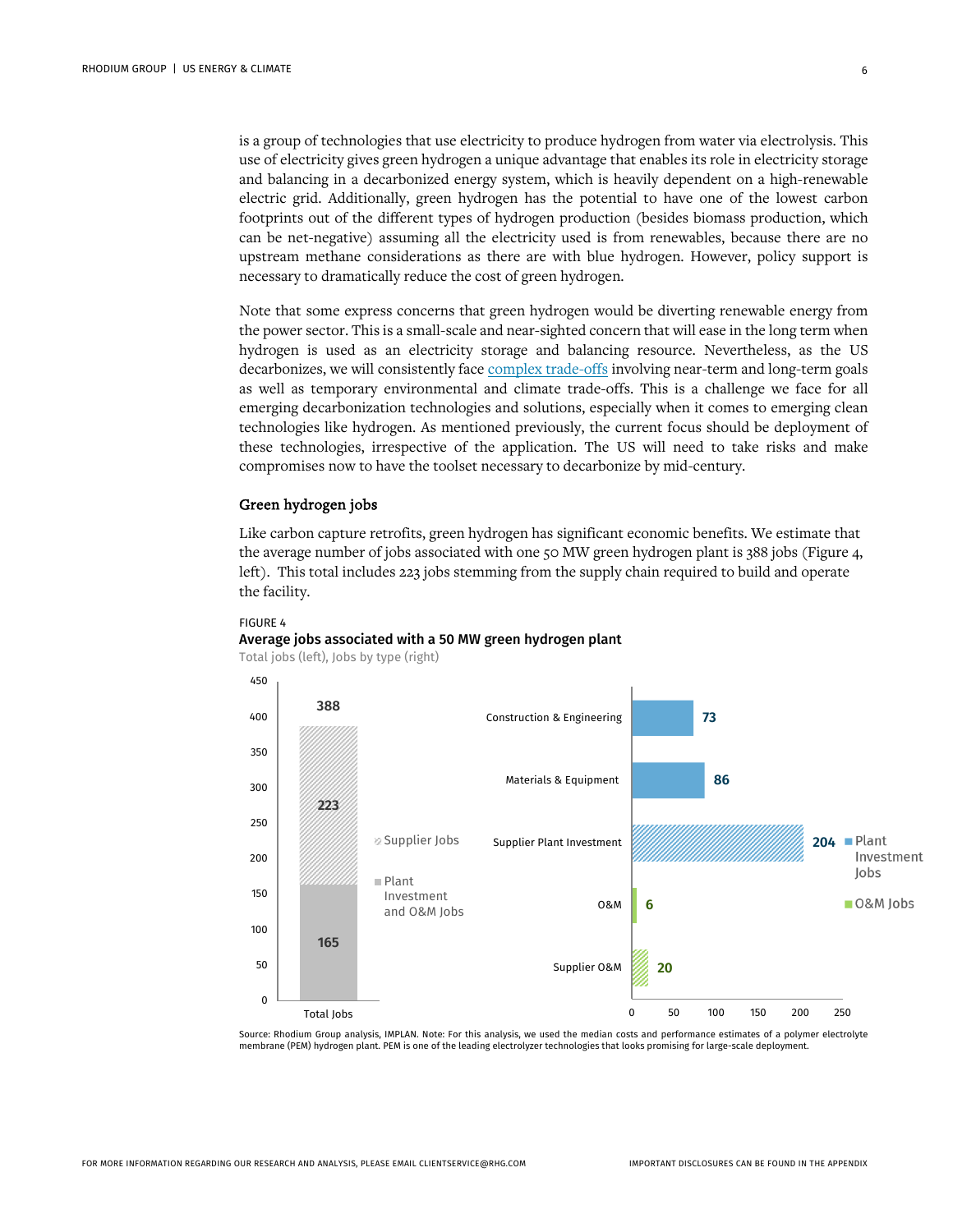The bulk of these jobs, an average of 363, are associated with the plant investment, including the construction, engineering, materials, and equipment required to build the facility (Figure 4, right). Additionally, a 50 MW plant will result in an average of 26 ongoing jobs for operations and maintenance.

It's important to note that a 50 MW electrolyzer facility is much smaller by nature than a carbon capture retrofit, as referenced above. This is a first-of-a-kind commercial-scale electrolyzer plant involving nascent technology. In contrast, the average blue hydrogen retrofit is based upon existing hydrogen facilities that are part of an already booming industry. For reference, the average blue hydrogen facility will produce about 100 times more kilograms of hydrogen per year than this illustrative 50 MW green hydrogen plant. This is another reason why it's important to not pit the two technologies against each other, as they have very different production scales in the near to intermediate term. The [long-term goal](https://www.energy.gov/sites/default/files/2021-06/rfi-de-foa-0002529.pdf) in the US is to scale green hydrogen facility sizes to gigawatt (GW) levels.

In terms of location, having multiple hydrogen facilities co-located, also known as hydrogen hubs, helps bring down the upfront capital costs by sharing infrastructure across projects. A coalition of stakeholders already announced plans to make [Los Angeles the first green hydrogen hub](https://www.spglobal.com/marketintelligence/en/news-insights/latest-news-headlines/los-angeles-aims-to-be-nation-s-1st-green-hydrogen-hub-64376930) in the US. In addition, the Gulf Coast is positioned to be one of the largest hydrogen hubs in the world. Due to the immense industrial activity in the region, the demand for hydrogen and corresponding transport infrastructure already exists. Additionally, Gulf Coast states, such as Texas, have high renewable energy resources to power the electrolyzer technology.

## **Policies for scaling up clean hydrogen**

The world is in the early stages of the decarbonization race, with some countries making substantial investments to be leaders in the manufacturing and deployment of emerging clean technologies. Clean hydrogen is one of these technologies. There are no clear frontrunners on clean hydrogen just yet. Still, many countries, including [China,](https://hydrogencouncil.com/wp-content/uploads/2021/07/Hydrogen-Insights-July-2021-Executive-summary.pdf) [EU member states,](https://www.fch.europa.eu/sites/default/files/Hydrogen%20Roadmap%20Europe_Report.pdf) [Japan, and South Korea,](https://www.bennettjones.com/Blogs-Section/Hydrogen-around-the-World-Enhancing-Japanese-and-South-Korean-Energy-Security) have announced generous investment commitments and ambitious deployment goals.

If the US wants to lead the world in clean hydrogen, policymakers should pursue new policies and enhancements to existing policies that address all stages of technology development, from lab-scale research to commercial deployment. This should include support tailored to all clean forms of hydrogen production. Policies that promote domestic manufacturing of clean hydrogen production and consumption equipment will also be needed.

#### Doubling down on RD&D

The bipartisan [Energy Act of 2020,](https://www.energy.senate.gov/services/files/32B4E9F4-F13A-44F6-A0CA-E10B3392D47A#:%7E:text=Section%203202%20establishes%20an%20energy,energy%20from%20renewable%20energy%20sources.) enacted at the end of last year, made major gains in clean hydrogen research, development, and demonstration (RD&D). The law folds clean hydrogen production and consumption into a variety of existing and new research initiatives, including nuclear energy, carbon management, clean manufacturing, energy storage, and transportation.

To build on this recent momentum, RD&D programs need continued funding through annual appropriations. The bipartisan [Infrastructure Investment and Jobs Act,](https://www.whitehouse.gov/briefing-room/statements-releases/2021/08/02/updated-fact-sheet-bipartisan-infrastructure-investment-and-jobs-act/) recently passed by the Senate and under consideration in the House, meets both of these objectives. If enacted, the bill establishes a new cross-cutting clean hydrogen RD&D program at the Department of Energy (DOE) as well as several other new programs. The bill also funds the Energy Act RD&D programs for multiple years. Additional policy efforts that focus on the next wave of clean hydrogen breakthroughs will also be needed as emerging leading technologies begin to scale.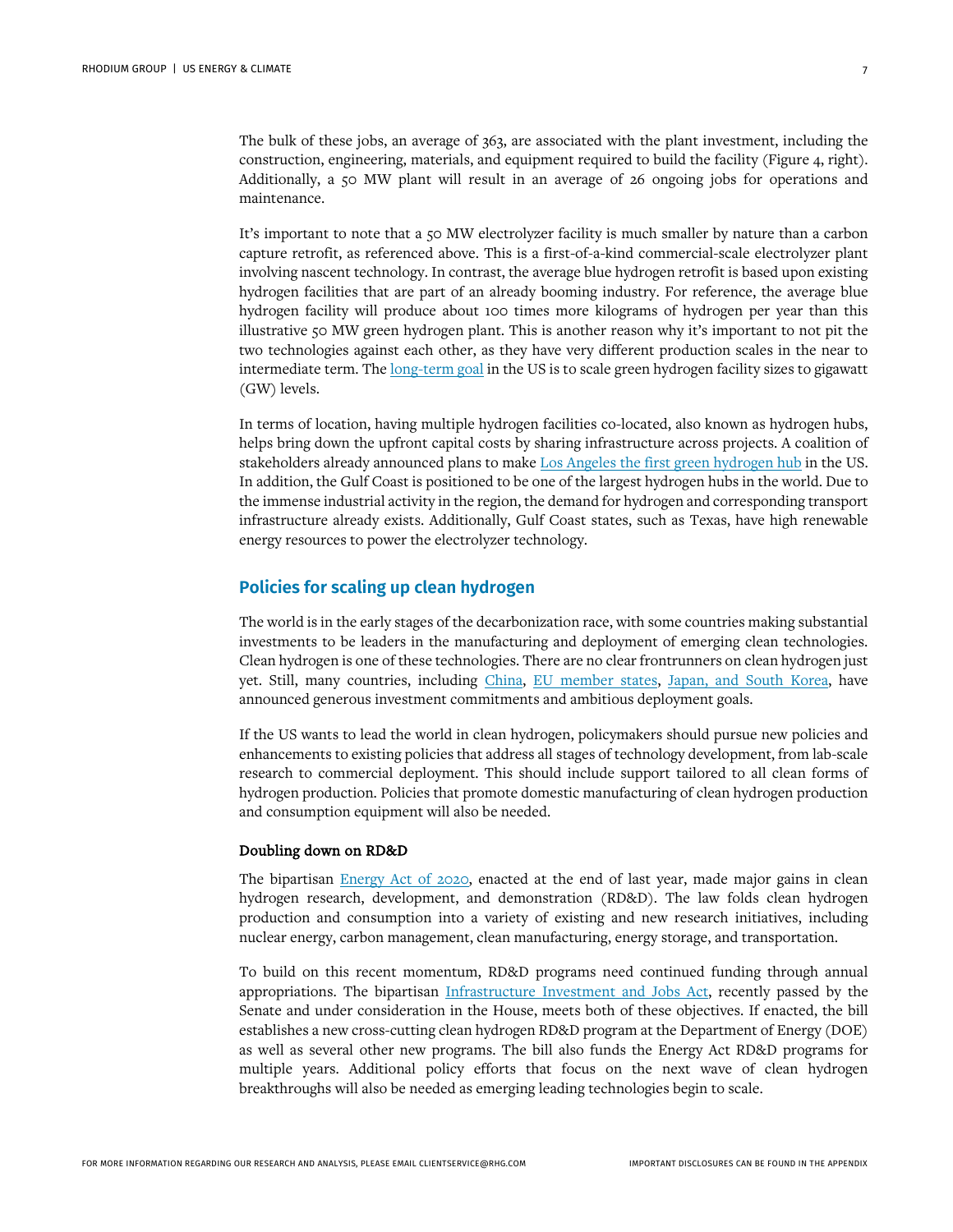# Getting steel in the ground

Beyond RD&D, clean hydrogen technologies need to be deployed at scale quickly to drive down initial high costs, specifically for electrolyzer and biomass technologies. To do this, the federal government can support early-stage deployment through grant programs and other cost-shares. DOE is leading by example with its recently announced [Hydrogen Earthshot goal,](https://www.energy.gov/eere/fuelcells/hydrogen-shot) which aims to bring down the cost of clean hydrogen to \$1/kg in the next decade. Furthermore, the Infrastructure Investment and Jobs Act creates a new regional hydrogen hub development program intended to support initial commercial-scale deployment of a variety of clean hydrogen technologies and use cases. The program will need annual funding if it is enacted.

#### Sector-based standards to scale up

A long-term policy framework for clean hydrogen scale-up will ultimately be needed to provide certainty as the technology matures and supply chains develop. Ideally, such a framework would be a comprehensive, technology-neutral federal climate policy that establishes a market for the most economically efficient decarbonization pathways to take off. It's hard to say when the political landscape might foster such a policy. In the absence of comprehensive climate policy, sectorfocused policies, targeted incentives, and actions that address non-cost barriers to deployment will enable commercial scale-up.

Sector-based policies can foster both investment in the supply of clean hydrogen and demand for it as a fuel and feedstock. For example, a technology-neutral federal [clean fuels standard](https://rhg.com/research/closing-the-transportation-emissions-gap-with-clean-fuels/) will drive demand for clean hydrogen at ports and heavy-duty transportation applications and catalyze new investments in production.  $\underline{A}$  clean product standard will do the same in the industrial sector, where hydrogen can provide clean high-temperature heat and serve as a low-carbon product feedstock. Policies that incentivize electric power decarbonization will also spur demand for green hydrogen, specifically as an option for long-duration energy storage.

#### Kick-starting commercial deployment with tax incentives

Ambitious, sector-based policies may take time to get enacted into law. In the meantime, tax incentives actively under consideration in Congress can go a long way in kick-starting commercial deployment. Incentives can build on the foundation laid by federal RD&D programs and demonstration projects. Currently, th[e Clean Energy for America](https://www.congress.gov/117/bills/s2118/BILLS-117s2118pcs.xml) proposal in the Senate contains a clean hydrogen production tax credit that provides up to \$3/kg to clean hydrogen producers that achieve a 95% reduction in lifecycle GHG emissions relative to gray hydrogen. A separate proposal to revive and revamp the section 48C tax credit that incentivizes domestic manufacturing of clean technologies (including clean hydrogen) is also under consideration. It's important that these incentive structures are designed to address the unique barriers to deployment for all forms of hydrogen production.

Even with new policies that boost supply and demand for clean hydrogen, several non-cost barriers will constrain scale-up if not addressed. Congress and federal agencies need to set clear, commonsense siting and permitting rules for hydrogen infrastructure. Regulations may also be needed for the safe transportation, handling, and storage of hydrogen. Certifications for equipment that runs on hydrogen may also be required for consumers to have confidence in using it as a fuel. Fortunately, the Infrastructure Investment and Jobs Act deals with many of these issues. Additionally, clean hydrogen incentives are under discussion in the clean energy portion of the Democrats' investment package in Congress now.